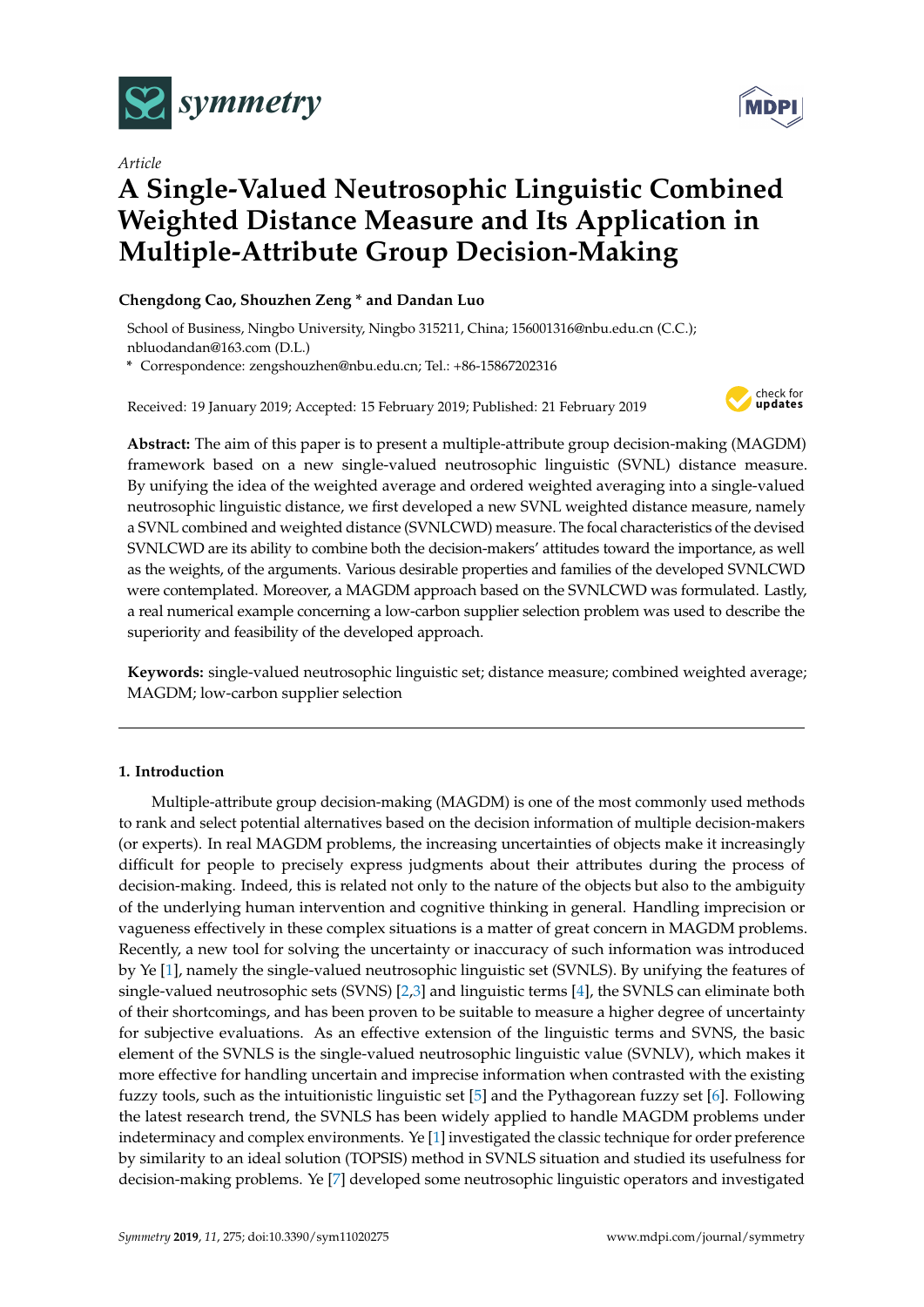their applications in selecting a flexible manufacturing system. Wang et al. [\[8\]](#page-9-7) extended the Maclaurin symmetric mean operator to aggregate SVNL information. Chen et al. [\[9\]](#page-9-8) developed a novel distance measure for SVNLS based on the ordered weighted viewpoint. Ji et al. [\[10\]](#page-9-9) proposed a combined multi-attribute border approximation area comparison (MABAC) and the elimination and choice translating reality (ELECTRE) approach for SVNLS and studied its application in selecting outsourcing providers. Wu et al. [\[11\]](#page-10-0) investigated the usefulness of the SVNLS in a 2-tuple environment of MAGDM analysis. Kazimieras et al. [\[12\]](#page-10-1) developed a new SVN decision-making model by applying the weighted aggregated sum product assessment (WASPAS) method. Garg and Nancy [\[13\]](#page-10-2) proposed several prioritized aggregation operators for SVNLS to handle the priority among the attributes.

Distance measurement is one of the most widely used tools in MAGDM, and can be used to measure the differences between the expected solutions and potential alternatives. Recently, a new distance measurement method based on the ordered weighted viewpoint, i.e., the ordered weighted averaging distance (OWAD) operator proposed by Merigó and Gil-Lafuente [\[14\]](#page-10-3) has attracted increasing attention from researchers. The essence of this distance operator is that it enables decision-makers to incorporate their attitudinal bias into the decision-making process by imposing some weighting schemes to the individual distances. To date, several OWAD extensions and their subsequent applications in solving MAGDM problems have appeared in recent studies, such as the induced OWAD operator [\[15\]](#page-10-4), intuitionistic fuzzy OWAD operator [\[16\]](#page-10-5), hesitant fuzzy OWAD operator [\[17\]](#page-10-6), probabilistic OWAD operator [\[18\]](#page-10-7), Pythagorean fuzzy generalized OWAD operator [\[19\]](#page-10-8), fuzzy linguistic induced Euclidean OWAD operator [\[20\]](#page-10-9), continuous OWAD operator [\[21\]](#page-10-10) and the intuitionistic fuzzy weighted induced OWAD operator [\[22\]](#page-10-11). More recently, Chen et al. [\[8\]](#page-9-7) further presented a definition of the single-valued neutrosophic linguistic OWAD (SVNLOWAD) operator, on the basis of which a modified TOPSIS model was then proposed for MAGDM problems in a SVNL situation.

Although the OWAD operator and its numerous extensions, such as the SVNLOWAD operator, have shown their superiority in practical applications, they possess a defect in that they can integrate only the special interests of the experts, while ignoring the importance of the attributes in the outcome of a decision. To overcome this shortcoming, this study develops a combined weighted distance for SVNLSs, called the single-valued neutrosophic linguistic combined weighted distance (SVNLCWD) operator. The proposed combined weighted distance operator is superior in that it involves both subjective information on the importance of the ordered attributes and the importance of specific attributes. We further explored some of the key properties and particular cases of the proposed operator. Finally, we applied the SVNLCWD operator to a MAGDM problem concerning low-carbon supplier selection to verify its effectiveness and superiority.

#### **2. Preliminaries**

In this section, we will briefly review some of concepts we need to use in the following sections, including the definition of the SVNLS, the OWAD and the SVNLOWAD operator.

#### *2.1. Linguistic Set*

Let  $S = \{s_\alpha | \alpha = 1, \ldots, l\}$  be a finitely ordered discrete term set, where  $s_\alpha$  indicates a possible value for a linguistic variable (LV) and *l* is an odd number. For instance, taking *l* = 7, then a linguistic term set *S* could be specified  $S = \{s_1, s_2, s_3, s_4, s_5, s_6, s_7\} = \{extremely poor, very poor, four, fair, good, very$ *good, extremely good}.* In this case, any two LVs *s<sup>i</sup>* and *s<sup>j</sup>* in *S* should satisfy rules (1)-(4) [\[23\]](#page-10-12):

- (1)  $Neg(s_i) = s_{-i}$ ;
- $(s_i \leq s_j \Leftrightarrow i \leq j;$
- (3)  $\max(s_i, s_j) = s_j$ , if  $i \leq j$ ;
- (4)  $\min(s_i, s_j) = s_i$ , if  $i \leq j$ .

To minimize information loss in the operational process, the discrete term set *S* shall be extended to a continuous set  $\overline{S} = \{s_\alpha | \alpha \in R\}$ . Any two LVs  $s_\alpha, s_\beta \in \overline{S}$ , satisfy the following operational rules [\[24\]](#page-10-13):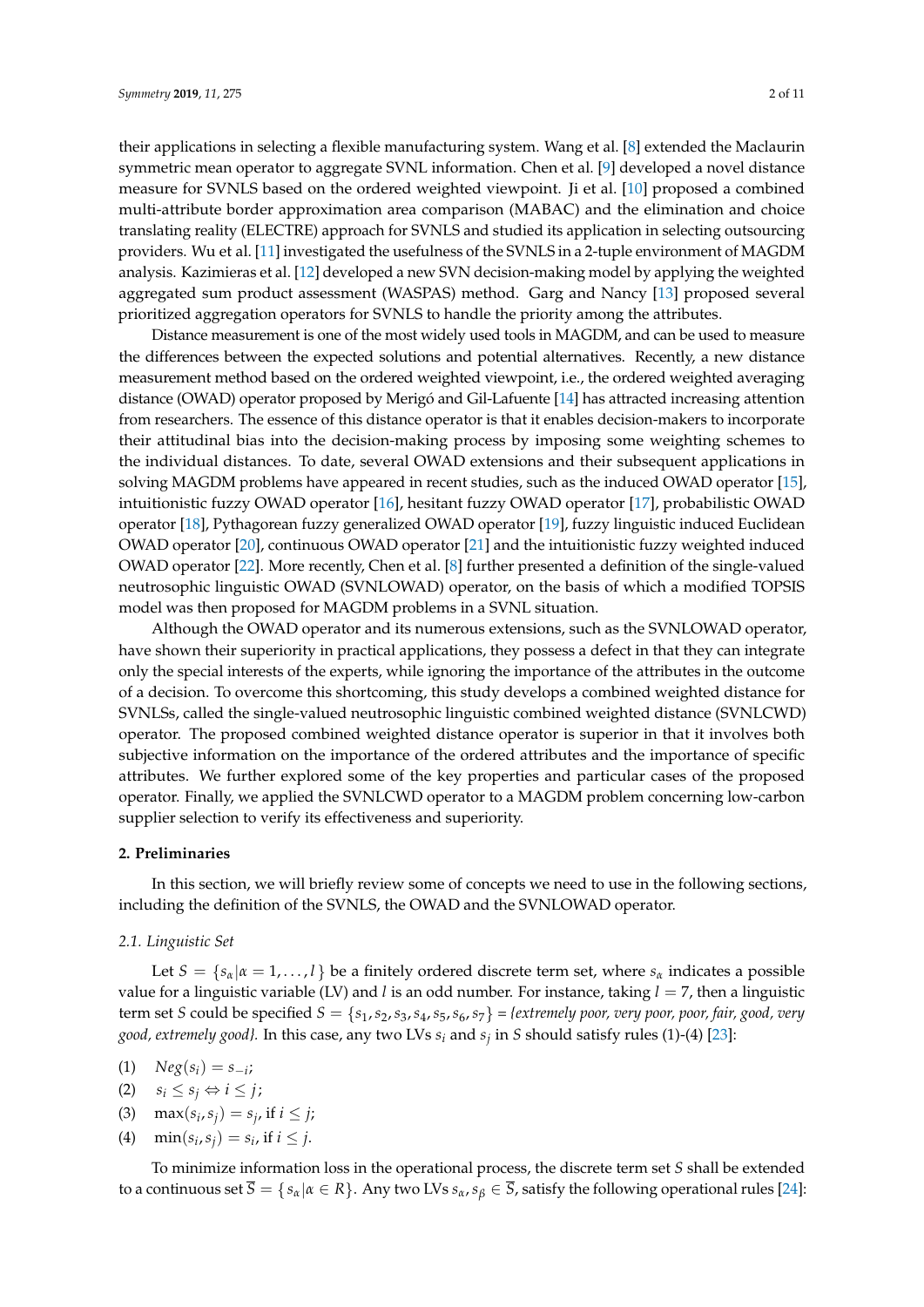- (1)  $s_{\alpha} \oplus s_{\beta} = s_{\alpha + \beta}$ ;
- (2)  $μs_α = s_μ_α, μ ≥ 0;$
- (3)  $s_{\alpha}/s_{\beta} = s_{\alpha/\beta}$ .

## *2.2. Single-Valued Neutrosophic Set (SVNS)*

The neutrosophic set was introduced for the first time by Smarandache in 1998 [\[2\]](#page-9-1), while Ye introduced the linguistic neutrosophic set in 2015 [\[1\]](#page-9-0) and Ye developed the single-valued neutrosophic set (SVNS) in 2013 [\[25\]](#page-10-14).

**Definition 1.** Let *y* be an element in a finite set *Y*. A SVNS *P* in *Y* can be defined as in (1):

$$
P = \{ \langle y, T_P(y), I_P(y), F_P(y) \rangle | y \in Y \},\tag{1}
$$

where the truth-membership function  $T_p(y)$ , the indeterminacy-membership function  $I_p(y)$ , and the falsity-membership function  $F_P(y)$  shall satisfy the following conditions:

$$
0 \le T_P(y), I_P(y), F_P(y) \le 1, \ 0 \le T_P(y) + I_P(y) + F_P(y) \le 3. \tag{2}
$$

For convenience of calculation, we call the triplet  $(T_P(y), I_P(y), F_P(y))$  single-valued neutrosophic value (SVNV) and simply denote it as  $y = (T_y, I_y, F_y)$ . Let  $y = (T_y, I_y, F_y)$  and  $z = (T_z, I_z, F_z)$  be two SVNVs, their mathematical operational laws are defined as follows:

- (1)  $y \oplus z = (T_y + T_z T_y * T_z, I_y * T_z, F_y * F_z);$
- (2)  $\lambda y = (1 (1 T_y)^{\lambda}, (I_y)^{\lambda}, (F_y)^{\lambda}), \lambda > 0;$
- (3)  $y^{\lambda} = ((T_y)^{\lambda}, 1 (1 I_y)^{\lambda}, 1 (1 F_y)^{\lambda}), \lambda > 0.$

#### *2.3. Single-Valued Neutrosophic Linguistic Set (SVNLS)*

On the basis of the SVNS, Ye gave the definition and operational laws of the single-valued neutrosophic linguistic set (SVNLS), listed in the definitions 2–5.

**Definition 2.** Let *Y* be a finite universe set, a SVNLS *Q* in *Y* is defined as in (3):

$$
Q = \left\{ \left\langle y, [s_{\theta(y)}, (T_P(y), I_P(y), F_P(y))] \right\rangle \middle| y \in Y \right\},\tag{3}
$$

where  $s_{\theta(v)} \in \overline{S}$ , the truth-membership function  $T_q(y)$ , the indeterminacy-membership function  $I_q(y)$ , and the falsity-membership function  $F_q(y)$  satisfy condition (4):

$$
0 \le T_q(y), I_q(y), F_q(y) \le 1, \ 0 \le T_q(y) + I_q(y) + F_q(y) \le 3. \tag{4}
$$

For a SVNLS Q in *Y*, the SVNLV  $\Big\langle s_{\theta(y)},(T_P(y),I_P(y),F_P(y))\Big\rangle$  is simply denoted as  $y=$  $\langle s_{\theta(y)}$ ,  $(T_y, I_y, F_y) \rangle$  for computational convenience.

 $\textbf{Definition 3.}$  Let  $y_i = \left\langle s_{\theta(y_i)}, (T_{y_i}, I_{y_i}, F_{y_i}) \right\rangle$   $(i = 1, 2)$  be two SVNLVs, then

- (1)  $y_1 \oplus y_2 = \langle s_{\theta(y_1)+\theta(y_2)}, (T_{y_1}+T_{y_2}-T_{y_1}*T_{y_2}, I_{y_1}*T_{y_2}, F_{y_1}*F_{y_2}) \rangle$
- (2)  $\lambda y_1 = \left\langle s_{\lambda \theta(y_1)} (1 (1 T_{y_1})^{\lambda}, (I_{y_1})^{\lambda}, (F_{y_1})^{\lambda}) \right\rangle, \lambda > 0;$
- (3)  $y_1^{\lambda} = \left\langle s_{\theta^{\lambda}(y_1)}, ((T_{y_1})^{\lambda}, 1 (1 I_{y_1})^{\lambda}, 1 (1 F_{y_1})^{\lambda}) \right\rangle, \lambda > 0.$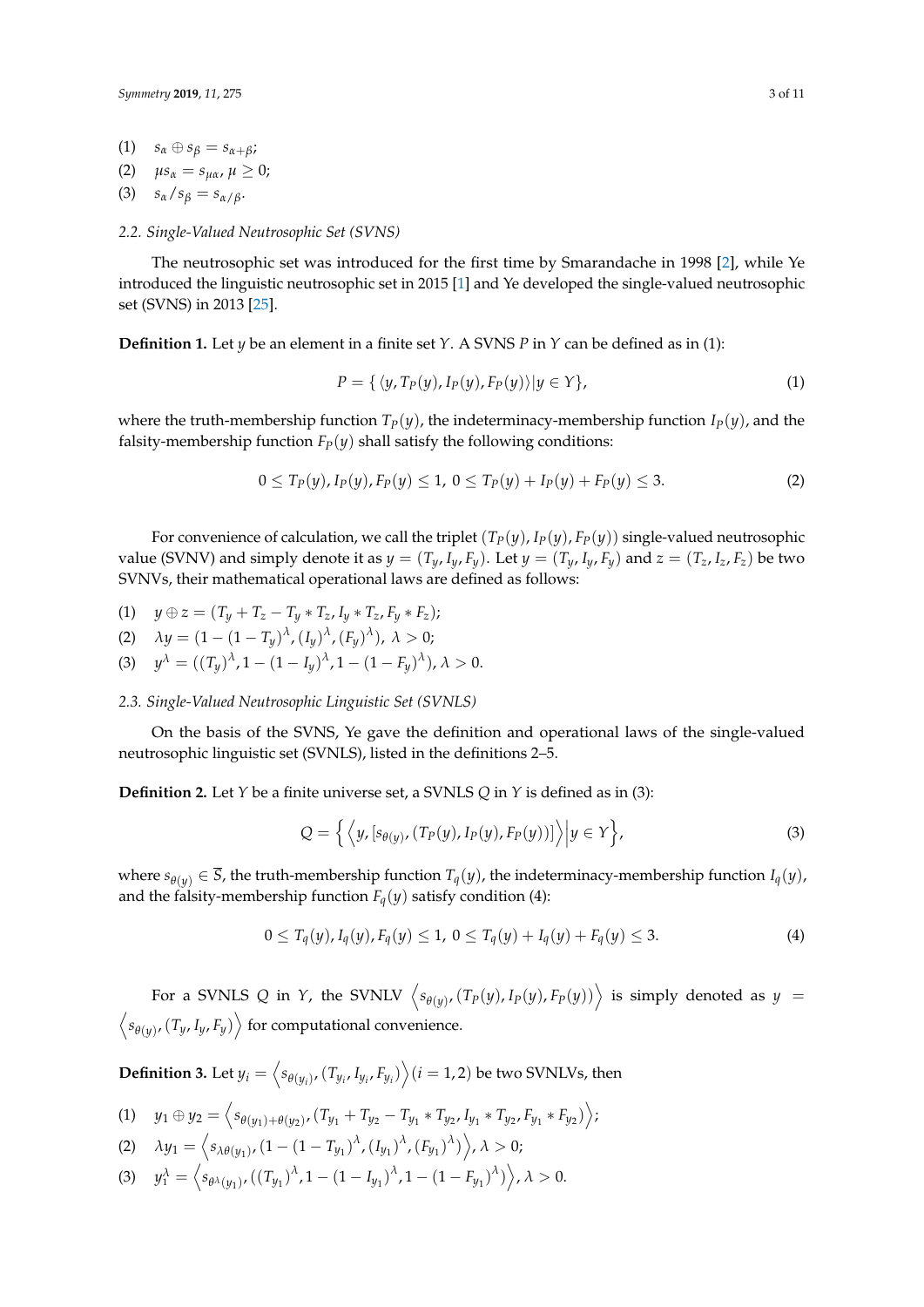**Definition 4.** The distance measure between the SVNLVs  $y_i = \left\langle s_{\theta(y_i)} , (T_{y_i}, I_{y_i}, F_{y_i}) \right\rangle (i=1,2)$  is defined as in (5):

$$
d(y_1, y_2) = \left[ \left| \theta(y_1) T_{y_1} - \theta(y_2) T_{y_2} \right|^{\lambda} + \left| \theta(y_1) I_{y_1} - \theta(y_2) I_{y_2} \right|^{\lambda} + \left| \theta(y_1) F_{y_1} - \theta(y_2) F_{y_2} \right|^{\lambda} \right]^{1/\lambda} . \tag{5}
$$

If we assign different weights to the individual distances of the SVNLVs, we get the single-valued neutrosophic linguistic weighted distance (SVNLWD) measure [\[8\]](#page-9-7).

**Definition 5.** Let  $y_j$ ,  $y'_j$  ( $j = 1, ..., n$ ) be the two collections of SVNLVs, a single-valued neutrosophic linguistic weighted distance measure of dimension *n* is a mapping SVNLWD:  $Ω^n$  ×  $Ω^n$  → *R*, which has an associated weighting vector  $W$  with  $w_j \in [0,1]$  and  $\sum_{i=1}^n$  $\sum\limits_{j=1}^{\mathcal{D}} w_j = 1$ , such that:

$$
SVNLWD((y_1, y'_1), \ldots, (y_n, y'_n)) = \sum_{j=1}^n w_j d(y_j, y'_j),
$$
\n(6)

The OWAD operator developed by Merigó and Gil-Lafuente [\[14\]](#page-10-3) aims to aggregate individual distances as arguments on the basis of the ordered weighted averaging (OWA) operator [\[26\]](#page-10-15). Let  $A = \{a_1, a_2, \ldots, a_n\}$  and  $B = \{b_1, b_2, \ldots, b_n\}$  be two crisp sets, and the OWAD operator can be defined as follows.

**Definition 6.** An OWAD operator is defined as a mapping OWAD:  $R^n \times R^n \rightarrow R$  with the weighting vector  $W = \{ w_j |$ *n* ∑  $\sum\limits_{i=1}^{\infty} w_j = 1, \ \ 0 \leq w_j \leq 1$ } , such that:

$$
OWAD(\langle a_1, b_1 \rangle, \dots, \langle a_n, b_n \rangle) = \sum_{j=1}^n w_j d_j,
$$
 (7)

where  $d_j$  is the *j*-th largest number among  $|a_i - b_i|$ .

On the basis of the OWAD operator, Chen et al. [\[9\]](#page-9-8) introduced the SVNLOWAD operator to aggregate SVNL information.

**Definition 7.** Let  $y_j$ ,  $y'_j$  ( $j = 1, ..., n$ ) be the two collections of SVNLVs. If

$$
SVINLOWAD((y_1, y_1'), \ldots, (y_n, y_n')) = \sum_{j=1}^n w_j d(y_j, y_j').
$$
\n(8)

then the SVNLOWAD is called the single-value neutrosophic linguistic OWAD, where  $d(y_j, y'_j)$ represents the *j*-th largest value among the individual distances  $d(y_i, y'_i)(i = 1, ..., n)$  defined in Equation (5).  $w = (w_1, \ldots, w^n)^T$  is a weighting vector related to the SVNLOWAD operator, satisfying *n* ∑  $\sum_{j=1}$   $w_j = 1$  and  $w_j \in [0, 1]$ .

The properties of commutativity, monotonicity, boundedness and idempotency can easily be established for the SVNLOWAD operator. Based on the above analysis, we can find that, although the SVNLOWAD and SVNLWD operators have been widely used to solve MAGDM problems in SVNL environments, these two operators exhibit certain deficiencies. Next, we shall propose a combined weighted distance measure to alleviate these shortcomings.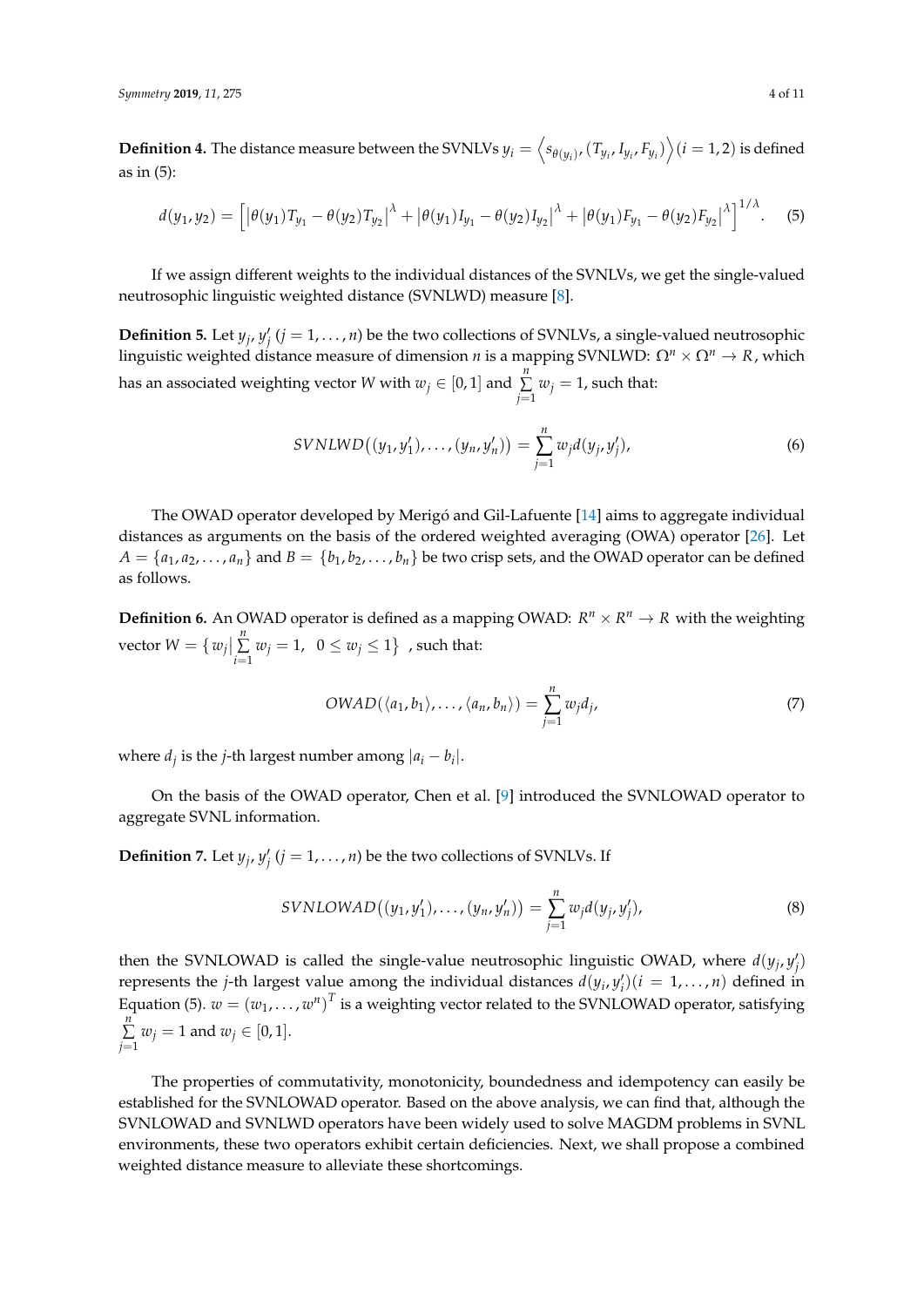#### **3. SVNL Combined Weighted Distance (SVNLCWD) Operator**

The SVNL combined weighted distance (SVNLCWD) operator unifies both the advantages of the SVNLWD and the SVNLOWAD operators in the same framework. Therefore, it is able to integrate the decision-makers' attitudes using ordered weighted arguments as well as embedding the importance of alternatives based on the weighted average method. Moreover, it allows decision-makers to adjust the allocation ratio of the SVNLOWAD and SVNLWD flexibly based on the needs of the particular problem or their interests. The SVNLCWD operator can be defined as follows.

**Definition 8.** Let  $y_j$ ,  $y'_j$  ( $j = 1, ..., n$ ) be the two collections of SVNLVs. If

$$
SVNLCWD((y_1, y_1'), \ldots, (y_n, y_n')) = \sum_{j=1}^n \overline{w}_j D_j,
$$
\n(9)

then the SVNLCWD is called the single-value neutrosophic linguistic combined weighted distance operator, where  $D_j$  represents the *j*-th largest value among the individual distances  $d(y_i, y'_i)(i =$ 1, 2..., *n*) defined in Equation (5). There are two weights assigned to each distance  $D_j$ :  $\omega_j$ , is the weight for weighted averaging (WA) with *n* ∑  $\sum_{j=1}$   $\omega_j = 1$  and  $\omega_j \in [0,1]$ , and  $w_j$ , is the weight for the OWA meeting *n* ∑  $\sum\limits_{j=1} w_j = 1$  and  $w_j \in [0, 1]$ . The integrated weight  $\overline{w}_j$  is defined as:

$$
\overline{w}_j = \delta \omega_j + (1 - \delta) w_j,\tag{10}
$$

where  $\delta \in [0,1]$  and  $\omega_j$  is indeed  $\omega_i$  re-ordered to be associated to  $d(y_i, y'_i)$   $(i = 1, \ldots, n)$ .

Based on the basic operational laws (i.e., ordered weighted and weighted average), the SVNLCWD operator can be decomposed linearly into a combination of the SVNLOWAD and SVNLWD:

**Definition 9.** Let  $y_j$ ,  $y'_j$  ( $j = 1, ..., n$ ) be the two collections of SVNLNs. If

$$
SVNLCWD((y_1, y'_1), \ldots, (y_n, y'_n)) = \delta \sum_{i=1}^n \omega_i d(y_i, y'_i) + (1 - \delta) \sum_{j=1}^n w_j D_j,
$$
 (11)

where  $D_j$  represents the *j*-th largest value among the individual distances  $d(y_i, y'_i)(i = 1, \ldots, n)$  defined in Equation (5), and  $\delta \in [0,1]$ . Obviously, the SVNLCWD is reduced to the SVNLOWAD and SVNLWD, when  $\delta = 0$  and  $\delta = 1$ , respectively.

**Example 3.1.** Let  $Y = (y_1, y_2, y_3, y_4, y_5) = ((s_2, (0.5, 0.3, 0.4)), (s_5, (0.5, 0.2, 0.2)), (s_5, (0.3, 0.3, 0.6))),$  $\langle s_2,(0.1, 0.4, 0.6) \rangle$ ,  $\langle s_7,(0.5, 0.8, 0.2) \rangle$ ) and  $Y' = (y'_{1}, y'_{2}, y'_{3}, y'_{4}, y'_{5}) = (\langle s_5,(0.2, 0.9, 0) \rangle$ ,  $\langle s_3,(0.5, 0.7, 0.2) \rangle$ ,  $\langle s_5, (0.4, 0.4, 0.5) \rangle$ ,  $\langle s_4, (0.5, 0.7, 0.2) \rangle$ ,  $\langle s_3, (0.4, 0.2, 0.6) \rangle$  be two SVNLSs defined in set *S*  $\{s_1, s_2, s_3, s_4, s_5, s_6, s_7\}$ . Let  $w = (0.15, 0.3, 0.2, 0.25, 0.1)^T$  be the weighting vector of SVNLCWD measure. Then, the aggregating process by the SVNLCWD can be displayed as follows:

(1) Compute the individual distances  $d(y_i, y'_i)$  ( $i = 1, 2, ..., 5$ ) (let  $\lambda = 1$ ) according to Equation (5):

$$
d(y_1, y'_1) = |2 \times 0.5 - 5 \times 0.2| + |2 \times 0.3 - 5 \times 0.9| + |2 \times 0.4 - 5 \times 0| = 4.7.
$$

Similarly, we get

$$
d(y_2, y'_2) = 2.4, d(y_3, y'_3) = 1.5,d(y_4, y'_4) = 3.2, d(y_5, y'_5) = 7.7.
$$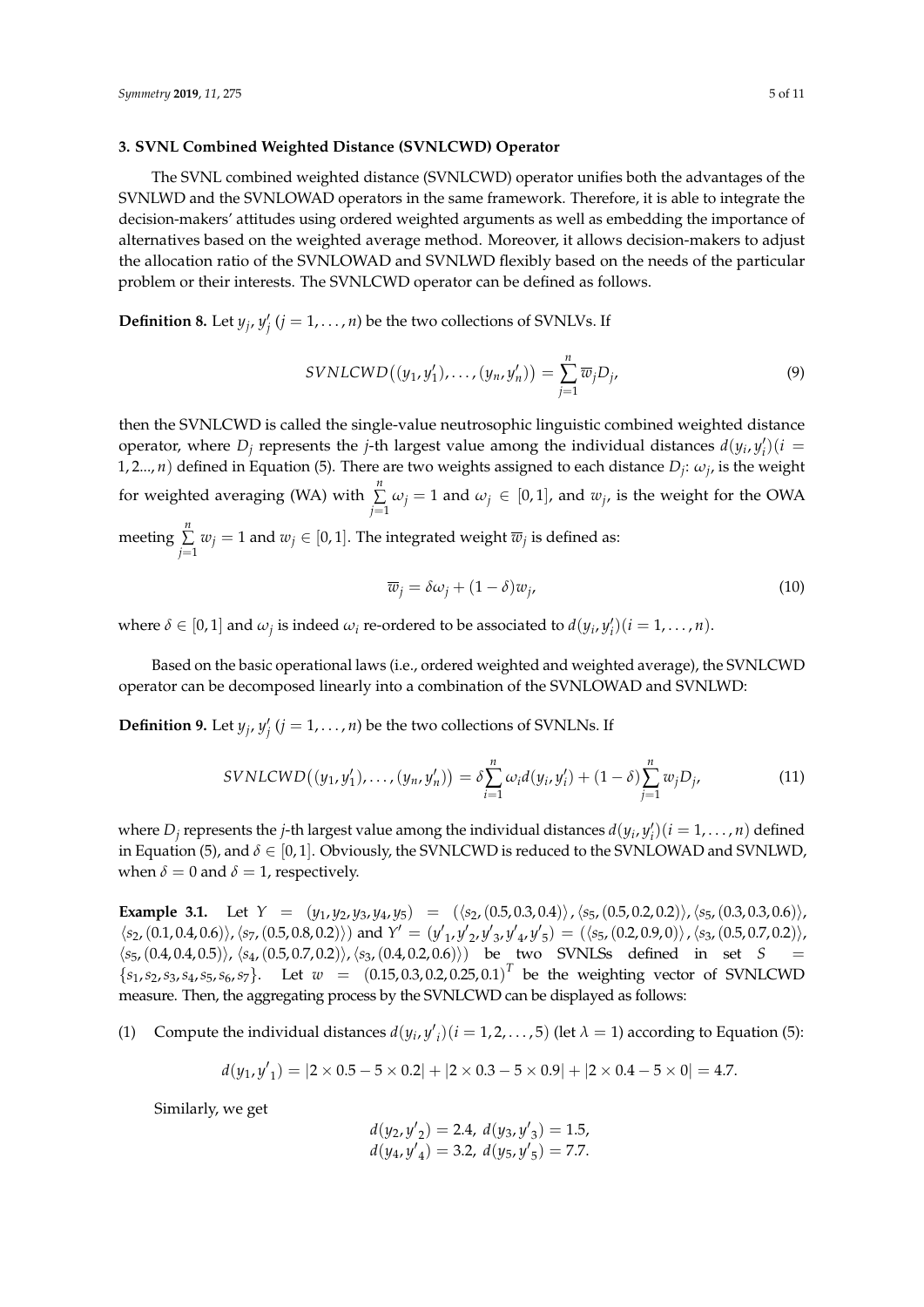(2) Sort the  $d(y_i, y'_i)$  ( $i = 1, 2, ..., 5$ ) in decreasing order:

 $D_1 = d(y_5, y'_5) = 7.7$ ,  $D_2 = d(y_1, y'_1) = 4.7$ ,  $D_3 = d(y_4, y'_4) = 3.2$ ,  $D_4 = d(y_2, y'_2) = 2.4$ ,  $D_5 = d(y_3, y'_3) = 1.5$ .

(3) Let the weighting vector  $\omega = (0.1, 0.15, 0.2, 0.35, 0.2)^T$  and  $\delta = 0.4$ , calculate the integrated weights  $\overline{w}_i$  according to Equation (10):

> $\overline{w}_1 = 0.4 \times 0.2 + (1 - 0.4) \times 0.15 = 0.17$ ,  $\overline{w}_2 = 0.4 \times 0.1 + (1 - 0.4) \times 0.3 = 0.22$ ,  $\overline{w}_3 = 0.4 \times 0.35 + (1 - 0.4) \times 0.2 = 0.26$ ,  $\hat{w}_4 = 0.4 \times 0.15 + (1 - 0.4) \times 0.25 = 0.21$ ,  $\overline{w}_5 = 0.4 \times 0.2 + (1 - 0.4) \times 0.1 = 0.14.$

(4) Use the SVNLCWD measure defined in Equation (9) to perform the following aggregation:

$$
SVMLCWD(Y, Y') = 0.17 \times 7.7 + 0.22 \times 4.7 + 0.26 \times 3.2 + 0.21 \times 2.4 + 0.14 \times 1.5
$$
  
= 3.889

We can also perform the aggregation process of the SVNLCWD using Equation (11):

$$
SVML CWD(Y, Y')
$$
  
= 0.4 × SVML WD + (1 – 0.4) × SVMLOWAD  
= 0.4 × 3.79 + 0.6 × 3.955  
= 3.889

Apparently, we obtain the same results using both methods. However, compared with the SVNLOWAD operator, the proposed SVNLCWD operator can not only incorporate decision-makers' interests and biases according to the ordered weights, but also highlights the importance of the input arguments based on the weighted average tool.

Furthermore, by setting varied weighting schemes on the SVNLCWD operator, we can obtain a series of SVNL weighted distance measures:

- If  $w_1 = 1$ ,  $w_2 = \cdots = w_n = 0$ , then max-SVNLWD (SVNLMaxD) is formed.
- If  $w_1 = \cdots = w_{n-1} = 0$ ,  $w_n = 1$ , then the min-SVNLWD (SVNLMinD) is obtained.
- The step-SVNLCWD operator is rendered by imposing  $w_1 = \cdots = w_{k-1} = 0$ ,  $w_k = 1$  and  $w_{k+1} = \cdots = w_n = 0.$
- According to techniques used in the recent literature [\[27,](#page-10-16)[28\]](#page-10-17), we can create more special cases of the SVNLCWD, such as the Median-SVNLCWD, the Centered-SVNLCWD and the Olympic-SVNLCWD operators.

The SVNLCWD operator has the following desirable properties that all aggregation operators should ideally possess:

**Theorem 1.** (Commutativity–aggregation operator). Let  $((x_1, x'_1), ..., (x_n, x'_n))$  be any permutation of the set of SVNLVs  $((y_1, y'_1), \ldots, (y_n, y'_n))$ , then

$$
SVNLCWD((x_1, x'_1), \ldots, (x_n, x'_n)) = SVNLCWD((y_1, y'_1), \ldots, (y_n, y'_n))
$$
 (12)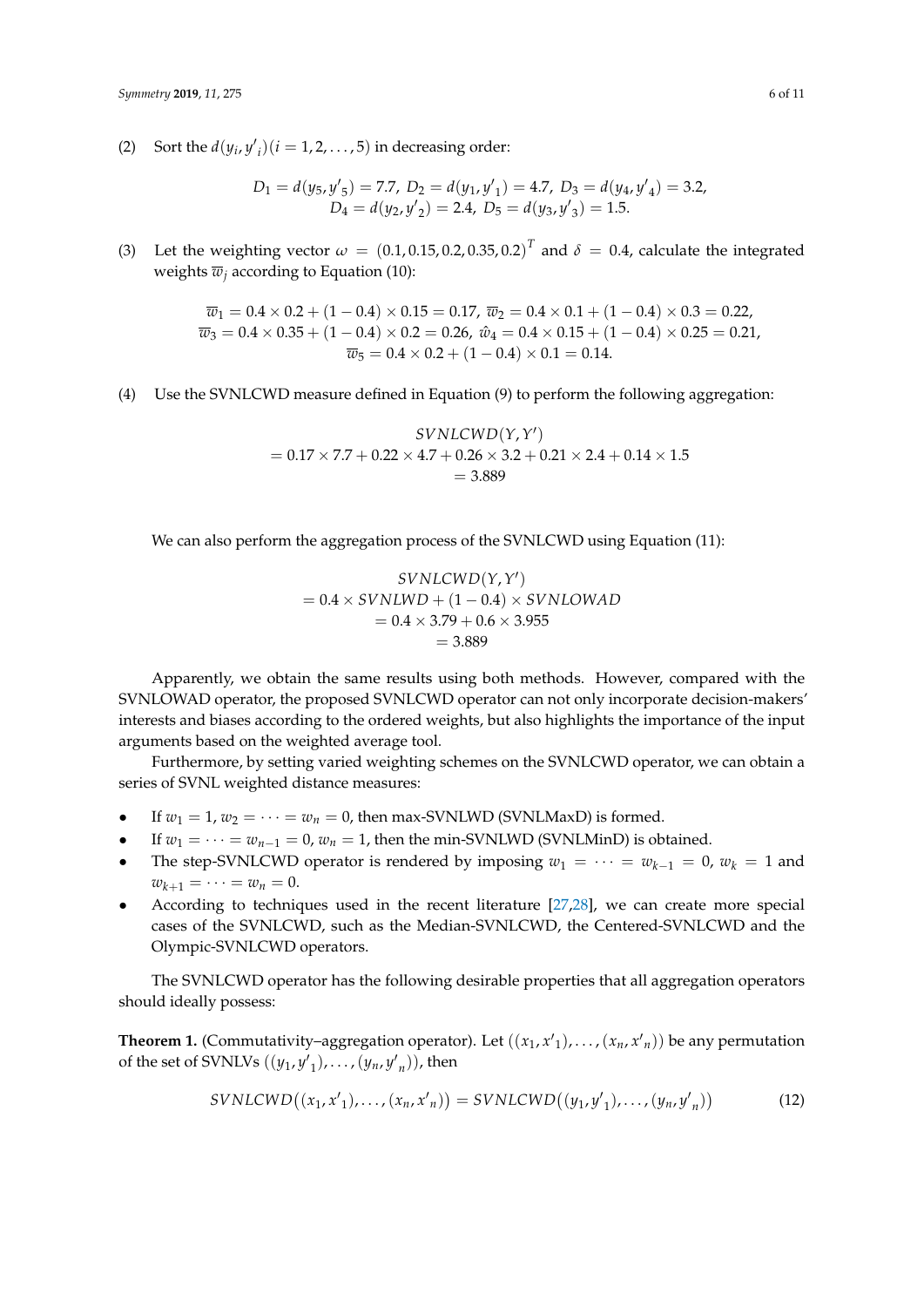The property of commutativity can also be demonstrated from the perspective of distance measure:

$$
SVNLCWD((y_1, y'_1), \dots, (y_n, y'_n)) = SVNLCWD((y'_1, y_1), \dots, (y'_n, y_n))
$$
\n(13)

**Theorem 2.** (Monotonicity). If  $d(y_i, y'_i) \geq d(x_i, x'_i)$  for all *i*, the following property holds

$$
SVNLCWD((y_1, y'_1), \ldots, (y_n, y'_n)) \geq SVNLCWD((x_1, x'_1), \ldots, (x_n, x'_n))
$$
\n
$$
(14)
$$

**Theorem 3.** (Boundedness). This feature shows that the aggregation result lies between the minimum and maximum arguments (distances) to be aggregated:

$$
\min_{i} (d(y_i, y'_i)) \leq SVNLCWD((y_1, y'_1), \dots, (y_n, y'_n)) \leq \max_{i} (d(y_i, y'_i))
$$
\n(15)

**Theorem 4.** (Idempotency). If  $d(y_i, y'_i) = D$  for all *i*, then

$$
SVNLCWD((y_1, y'_1), \dots, (y_n, y'_n)) = D \tag{16}
$$

**Theorem 5.** (Nonnegativity). In case distances are aggregated, the result of aggregation is positive:

$$
SVNLCWD((y_1, y'_1), \dots, (y_n, y'_n)) \ge 0
$$
\n
$$
(17)
$$

**Theorem 6.** (Reflexivity). In case the two vectors involved in the aggregation coincide, the resulting variable is zero:

$$
SVNLCWD((y_1, y_1), \ldots, (y_n, y_n)) = 0 \tag{18}
$$

#### **4. New MAGDM Method Using the SVNLCWD Operator**

The SVNLCWD operator can be used in a wide range of environments, such as data analysis, financial investment and engineering applications [\[29–](#page-10-18)[32\]](#page-10-19). Subsequently, a new approach was developed for MAGDM problems in SVNL situations. Suppose that  $C = \{C_1, C_2, \ldots, C_m\}$  is the set of schemes, and  $A = \{A_1, A_2, \ldots, A_n\}$  is a set of finite attributes.

**Step 1:** Let each decision-maker (DM)  $e_k(k = 1, 2, ..., t)$  (whose weight is  $\varepsilon_k$ , meeting  $\varepsilon_k \geq 0$  and *t* ∑  $\sum_{k=1}$   $\varepsilon_k$  = 1) provide his/her evaluation on the attributes expressed by the SVNLVs, and then form the individual matrix  $Y^k = \left(y_{ij}^{(k)}\right)_{m \times n}$ .

**Step 2:** Aggregate all evaluations of the individual DMs into a collective one, and then construct the group matrix:

$$
Y = (y_{ij})_{m \times n} = \begin{pmatrix} y_{11} & \cdots & y_{1n} \\ \vdots & \ddots & \vdots \\ y_{m1} & \cdots & y_{mn} \end{pmatrix},
$$
(19)

where the SVNLN  $y_{ij} = \sum_{i=1}^{t}$  $\sum_{k=1}^{\iota} \varepsilon_k y_{ij}^{(k)}$ .

**Step 3:** Construct the ideal levels for each attribute to establish the ideal scheme (see Table [1\)](#page-7-0).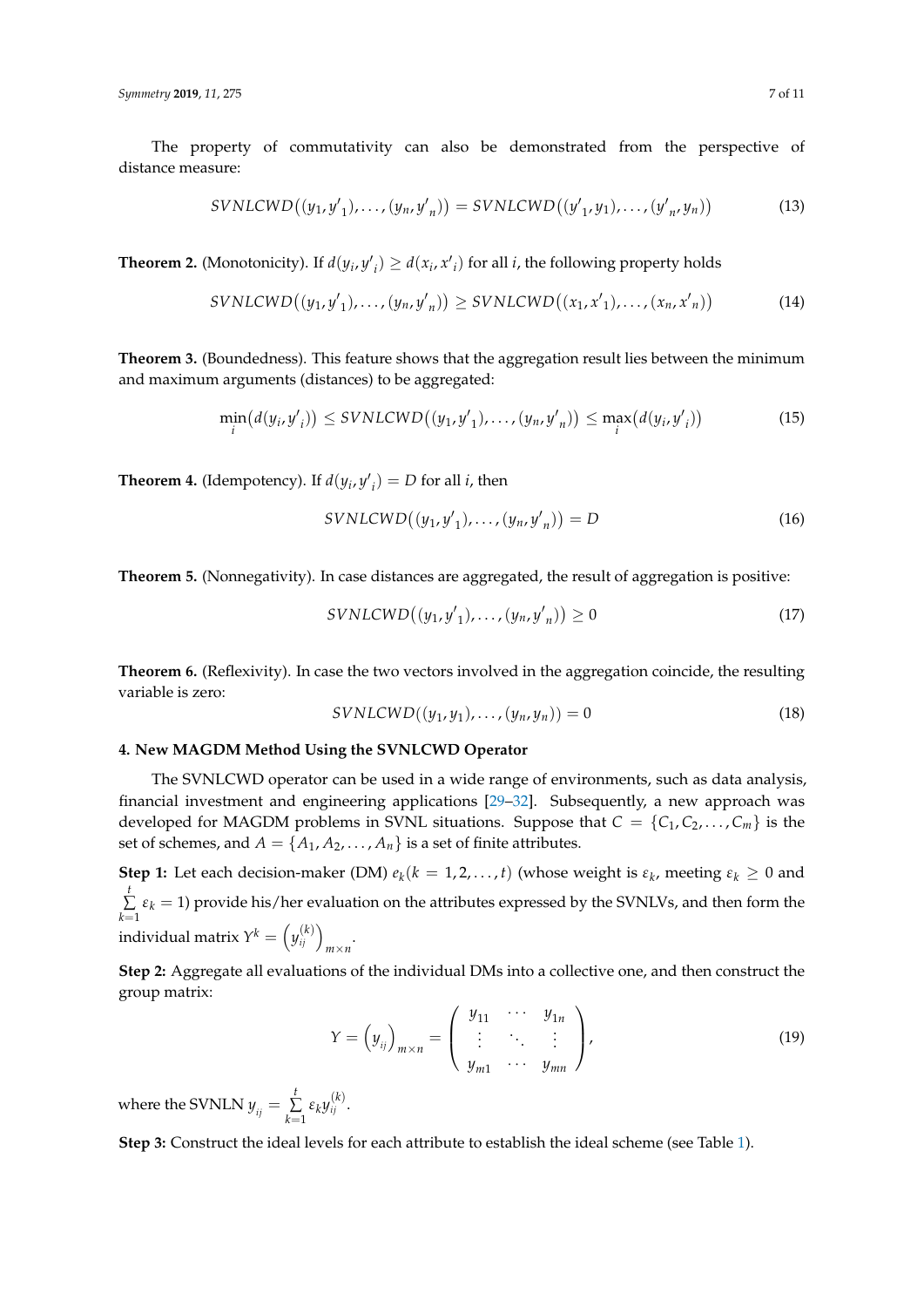| A <sub>1</sub> | A <sub>2</sub>    | $\cdots$ | $A_n$ |
|----------------|-------------------|----------|-------|
| $y_1$          | $\widetilde{y}_2$ | $\cdots$ | Yп    |

**Table 1.** Ideal scheme.

<span id="page-7-0"></span>**Step 4:** Utilize the SVNLCWD to compute the distances between the ideal scheme *I* and the different alternatives  $C_i$  ( $i = 1, 2, ..., m$ ).

**Step 5:** Sort all alternatives and identify the best alternative(s) according to the results derived from Step 4.

## **5. An Illustrative Example: Low-Carbon Supplier Selection**

We will focus on a numerical example of the low-carbon supplier selection problem provided by Chen et al. [\[9\]](#page-9-8). Three experts are invited to evaluate and prioritize a suitable low-carbon supplier as a manufacturer, with respect to the four potential suppliers  $C_i$  ( $i = 1, 2, 3, 4$ ) using the attributes: low-carbon technology  $(A_1)$ , risk factor  $(A_2)$ , cost  $(A_3)$  and capacity  $(A_4)$ . The preference presented by the experts regarding these four attributes is formed into three individual SVNL decision matrices under the linguistic term set  $S = \{s_1 = \text{extremely poor}, s_2 = \text{very poor}, s_3 = \text{poor}, s_4 = \text{fair}, s_5 = \text{good}, s_6 = \text{user, } s_7 = \text{user, } s_8 = \text{user, } s_9 = \text{user, } s_9 = \text{user, } s_1 = \text{user, } s_1 = \text{user, } s_1 = \text{user, } s_2 = \text{user, } s_3 = \text{user, } s_4 = \text{fair, } s_5 = \text{good, } s_6 = \text{user, } s_7 = \text{$  $s_6$  = very good,  $s_7$  = extremely good}, as listed in Tables [2–](#page-7-1)[4.](#page-7-2)

**Table 2.** SVNL decision matrix  $Y^1$ .

<span id="page-7-1"></span>

|       |                                                                        | A <sub>2</sub>                                                              | $A_3$                                                                       | $A_4$                                                           |
|-------|------------------------------------------------------------------------|-----------------------------------------------------------------------------|-----------------------------------------------------------------------------|-----------------------------------------------------------------|
| $C_1$ | $\left\langle s_{5}^{(1)} ,\left(0.7,0.0,0.1\right)\right\rangle$      | $\left\langle s_{4}^{(1)} ,\left(0.6,0.1,0.2\right)\right\rangle$           | $\langle s_3^{(1)}, (0.3, 0.1, 0.2) \rangle$                                | $\langle s_6^{(1)}, (0.6, 0.1, 0.2) \rangle$                    |
| $C_2$ | $\left\langle s^{(1)}_6,(0.6,0.1,0.2)\right\rangle$                    | $\left\langle s_{5}^{(1)} ,\left(0.6,0.1,0.2\right)\right\rangle$           | $\left\langle s_{\scriptscriptstyle 4}^{(1)} , (0.5,0.2,0.2) \right\rangle$ | $\langle s_3^{(1)}, (0.6, 0.2, 0.4) \rangle$                    |
| $C_3$ | $\left\langle s_{4}^{(1)} , \left(0.3, 0.2, 0.3 \right) \right\rangle$ | $\left\langle s_{\scriptscriptstyle 4}^{(1)} , (0.5,0.2,0.3) \right\rangle$ | $\left\langle s_{3}^{(1)} , \left(0.5, 0.3, 0.1\right) \right\rangle$       | $\langle s_5^{(1)}, (0.3, 0.5, 0.2) \rangle$                    |
| $C_4$ | $\left\langle s_{5}^{(1)} ,\left(0.4,0.2,0.3\right)\right\rangle$      | $\left\langle s_{5}^{(1)} ,\left(0.4,0.2,0.3\right)\right\rangle$           | $\left\langle s_{3}^{(1)} , \left(0.3, 0.2, 0.5\right) \right\rangle$       | $\left\langle s_{4}^{(1)}\left(0.5,0.3,0.3\right)\right\rangle$ |

**Table 3.** SVNL decision matrix  $Y^2$ .

|       | $A_1$                                                                  | A <sub>2</sub>                                                         | $A_3$                                                                  | $A_4$                                        |
|-------|------------------------------------------------------------------------|------------------------------------------------------------------------|------------------------------------------------------------------------|----------------------------------------------|
| $C_1$ | $\langle s_4^{(3)}, (0.6, 0.1, 0.2) \rangle$                           | $\left\langle s_{4}^{(3)},\left(0.5,0.2,0.2\right)\right\rangle$       | $\left\langle s_{3}^{(3)} , (0.4,0.1,0.1)\right\rangle$                | $\langle s_5^{(3)}, (0.7, 0.2, 0.1) \rangle$ |
| $C_2$ | $\left\langle s_{5}^{(3)} , \left(0.5, 0.2, 0.3 \right) \right\rangle$ | $\left\langle s_{4}^{(3)} , \left(0.7,0.2,0.2\right)\right\rangle$     | $\left\langle s_{5}^{(3)} ,\left(0.7,0.2,0.1\right)\right\rangle$      | $\langle s_6^{(3)}, (0.4, 0.6, 0.2) \rangle$ |
| $C_3$ | $\left\langle s^{(3)}_6,(0.5,0.1,0.3)\right\rangle$                    | $\left\langle s_{5}^{(3)} ,\left(0.6,0.1,0.3\right)\right\rangle$      | $\left\langle s_{4}^{(3)} ,\left(0.6,0.2,0.1\right)\right\rangle$      | $\langle s_4^{(3)}, (0.3, 0.6, 0.2) \rangle$ |
| $C_4$ | $\langle s_6^{(3)}, (0.5, 0.2, 0.3) \rangle$                           | $\left\langle s_{6}^{(3)} , \left(0.6, 0.2, 0.4 \right) \right\rangle$ | $\left\langle s_{5}^{(3)} , \left(0.2, 0.1, 0.6 \right) \right\rangle$ | $\langle s_4^{(3)}, (0.5, 0.2, 0.3) \rangle$ |

**Table 4.** SVNL decision matrix *Y* 3 .

<span id="page-7-2"></span>

|                | A <sub>1</sub>                                                    | A <sub>2</sub>                                      | $A_3$                                                                  | $A_4$                                        |
|----------------|-------------------------------------------------------------------|-----------------------------------------------------|------------------------------------------------------------------------|----------------------------------------------|
| $C_1$          | $\langle s_4^{(2)}, (0.8, 0.1, 0.2) \rangle$                      | $\langle s_5^{(2)}, (0.7, 0.2, 0.3) \rangle$        | $\langle s_4^{(2)}, (0.4, 0.2, 0.2) \rangle$                           | $\langle s_6^{(2)}, (0.6, 0.3, 0.3) \rangle$ |
| C <sub>2</sub> | $\left\langle s^{(2)}_6,(0.7,0.2,0.3)\right\rangle$               | $\langle s_6^{(2)},(0.7,0.2,0.3)\rangle$            | $\left\langle s_{5}^{(2)} , \left(0.6, 0.2, 0.2\right)\right\rangle$   | $\langle s_4^{(2)}, (0.5, 0.4, 0.2) \rangle$ |
| $C_3$          | $\left\langle s^{(2)}_6,(0.4,0.2,0.4)\right\rangle$               | $\left\langle s^{(2)}_6,(0.6,0.3,0.4)\right\rangle$ | $\langle s_4^{(2)}, (0.6, 0.1, 0.3) \rangle$                           | $\langle s_5^{(2)}, (0.4, 0.4, 0.1) \rangle$ |
| $C_4$          | $\left\langle s_{5}^{(2)} ,\left(0.4,0.3,0.4\right)\right\rangle$ | $\left\langle s^{(2)}_6,(0.5,0.1,0.2)\right\rangle$ | $\left\langle s_{5}^{(2)} , \left(0.3, 0.1, 0.6 \right) \right\rangle$ | $\langle s_3^{(2)}, (0.7, 0.1, 0.1) \rangle$ |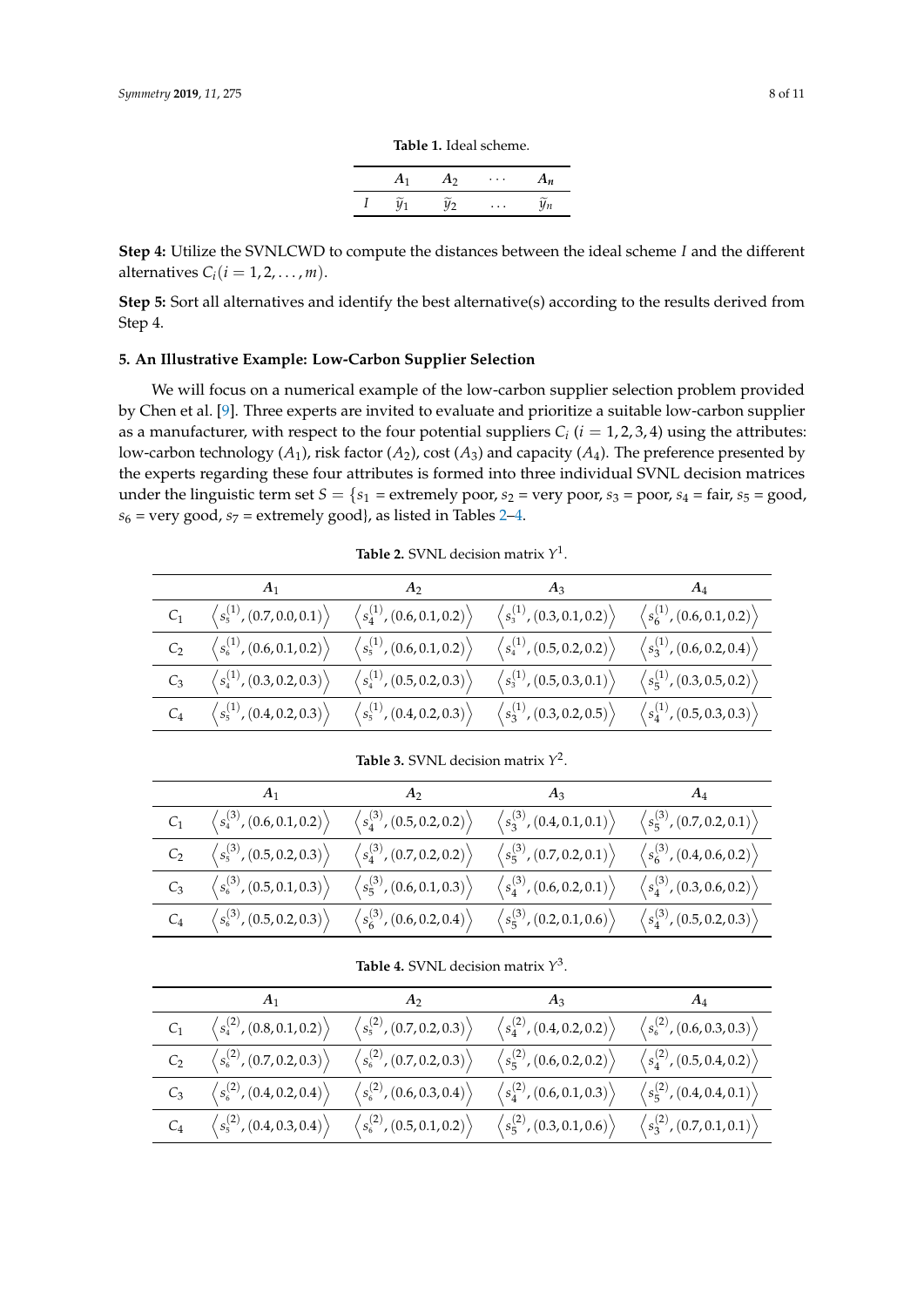Assume that the weights of the experts are  $\varepsilon_1 = 0.37$ ,  $\varepsilon_2 = 0.30$  and  $\varepsilon_3 = 0.33$ , respectively. Then we can aggregate the individual opinion and form the group SVNL decision matrix, which is listed in Table [5.](#page-8-0)

<span id="page-8-0"></span>

|                | A1                                               | A <sub>2</sub>                                    | $A_3$                                             | $A_4$                                             |
|----------------|--------------------------------------------------|---------------------------------------------------|---------------------------------------------------|---------------------------------------------------|
| $C_1$          | $\langle s_{127}/(0.714, 0.000, 0.155) \rangle$  | $\langle s_{4,33}, (0.611, 0.155, 0.229) \rangle$ | $\langle s_{3.67}, (0.365, 0.128, 0.163) \rangle$ | $\langle s_{5.70}, (0.633, 0.180, 0.186) \rangle$ |
| C <sub>2</sub> | $\langle s_{570}, (0.611, 0.155, 0.258) \rangle$ | $\langle s_{4.70}, (0.666, 0.155, 0.229) \rangle$ | $\langle s_{2,37}, (0.602, 0.200, 0.162) \rangle$ | $\langle s_{4,23}, (0.514, 0.350, 0.258) \rangle$ |
| $C_3$          | $\langle s_{526}, (0.399, 0.163, 0.330) \rangle$ | $\langle s_{4.96}, (0.566, 0.186, 0.330) \rangle$ | $\langle s_{3,37}, (0.566, 0.185, 0.144) \rangle$ | $\langle s_{4.70}, (0.335, 0.491, 0.159) \rangle$ |
| $C_4$          | $\langle s_{530}, (0.432, 0.229, 0.330) \rangle$ | $\langle s_{5,63}, (0.450, 0.159, 0.286) \rangle$ | $\langle s_{2,37}, (0.271, 0.129, 0.561) \rangle$ | $\langle s_{3.67}, (0.578, 0.185, 0.209) \rangle$ |

**Table 5.** Group SVNL decision matrix *R*.

<span id="page-8-1"></span>According to their objectives, the experts carry out a similar analysis to determine the ideal scheme, which represents the optimal results that a supplier should have. The resulting vector (Table [6\)](#page-8-1) further serves as a reference point.

| A <sub>1</sub> | $A_2$ | $A_3$                                                                                                                                             | $A_4$ |
|----------------|-------|---------------------------------------------------------------------------------------------------------------------------------------------------|-------|
|                |       | I $\langle s_{7}, (0.9,0,0) \rangle$ $\langle s_{7}, (1,0,0.1) \rangle$ $\langle s_{7}, (0.9,0,0.1) \rangle$ $\langle s_{6}, (0.9,0.1,0) \rangle$ |       |

**Table 6.** Ideal scheme.

Assume that the weight vectors of the attributes and the SVNLCWD are  $\omega = (0.25, 0.40, 0.20, 0.15)^T$ and  $w = (0.2, 0.15, 0.3, 0.35)^T$ , respectively. Considering the available information, we can employ the developed SVNLCWD (without loss of generality, let  $\delta = 0.5$ ) to compute the distances between the ideal scheme *I* and the different alternatives  $C_i$  ( $i = 1, 2, 3, 4$ ):

> $SVMLCWD(I, C_1) = 5.176, SVNLCWD(I, C_2) = 5.660,$  $SVMLCWD(I,C_3) = 6.544$ ,  $SVMLCWD(I,C_4) = 6.641$ .

Note that smaller values of distances show preferable alternatives. Thus, the ranking of the alternatives through the values of  $SVNLCWD(I, C_i)(i = 1, 2, 3, 4)$  yields:

$$
A_1 \succ A_2 \succ A_3 \succ A_4.
$$

The results show that *A*<sup>1</sup> had the smallest distance from the ideal scheme, which means it was the most desirable alternative.

To better reflect the superiority of the SVNLCWD, we used the SVNLWD and the SVNLOWAD to measure the relative performance of the ideal scheme to all alternatives. For the SVNLWD measure, we obtained:

$$
SVNLWD(I, C_1) = 5.249, SVNLWD(I, C_2) = 5.669, SVNLWD(I, C_3) = 6.621, SVNLWD(I, C_4) = 6.789.
$$

For the SVNLOWAD operator, we obtained:

$$
SVINLOWAD(I, C_1) = 5.103, SVINLOWAD(I, C_2) = 5.652, SVINLOWAD(I, C_3) = 6.466, SYNLOWAD(I, C_4) = 6.492.
$$

It is easy to see that the most desirable alternative was *A*<sup>1</sup> for both the SVNLWD and SVNLOWAD operators, which coincides with the results derived using the proposed SVNLCWD operator. Moreover, the comparison of the SVNLWD and SVNLOWAD operators indicates that the SVNLCWD operator was able to account for the degrees of pessimism or optimism of the attitudes of decision-makers, and the different values of importance assigned to the various criteria during the process of aggregation. Furthermore, this method has more flexibility as it can execute the selection procedure by assigning different parameter values for the operator.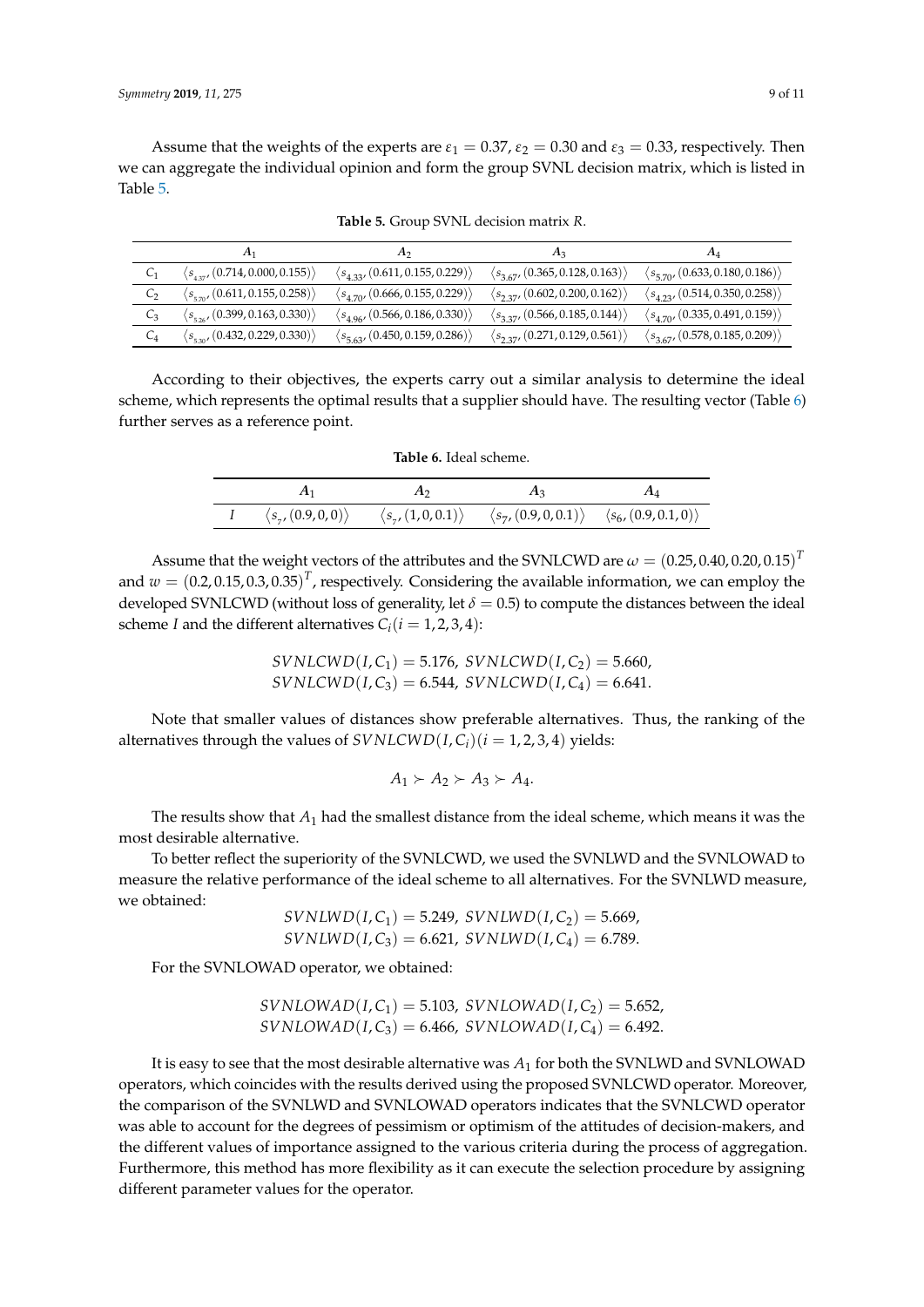#### **6. Conclusions**

In this paper, we proposed a new combined weighted distance measure for SVNLSs, i.e., the SVNL combined weighted distance operator, to overcome the drawbacks of the existing method. Given that the developed combined weighted distance measure for SVNLSs involves both the SVNL weighted average and SVNL ordered weighted models, it takes into account both the attitudes toward separate criteria, as well as toward positions in the ordered array. Moreover, the SVNLCWD operator generalizes different types of SVNL aggregation operators, such as the SVNLMaxD, the SVNLMinD, the SVNLOWAD and the step-SVNLCWD operators. Thus, it provides a further generalization of previous methods by presenting a more general model to deal with the complex environments in a more flexible and efficient manner.

The illustrative example dealt with a selection problem of a low-carbon supplier. We conducted the sensitivity analysis to verify the robustness of the results by means of the changes in the aggregation rules (implemented by switching to different aggregation operators) and the changes in the relative importance of the ordered weights and arithmetic weights. Therefore, the proposed methodology can simulate different degrees of pessimism or optimism displayed by the decision-makers and account for the relative importance imposed on the various criteria in the aggregation process.

In future research, we will propose some methodological extensions and applications of the SVNLCWD with other decision-making approaches, such as induced aggregation and moving averaging.

**Author Contributions:** S.Z. and D.L. revised the manuscript and conceived the MAGDM framework. C.C. drafted the initial manuscript and analyzed the data.

**Funding:** This paper was funded by the National Natural Science Foundation of China (No. 71671165), Zhejiang Province Natural Science Foundation (No. LY18G010007), Major Humanities and Social Sciences Research Projects in Zhejiang Universities (No. 2018QN058), Cooperation Project between Ningbo City and Chinese Academy of Social Sciences (No. NZKT201711), Key SRIP Project of Ningbo University (No. 2018SRIP0109) and K. C. Wong Magna Fund in Ningbo University.

**Conflicts of Interest:** The authors declare no conflict of interest.

## **References**

- <span id="page-9-0"></span>1. Ye, J. An extended TOPSIS method for multiple attribute group decision-making based on single valued neutrosophic linguistic numbers. *J. Intell. Fuzzy Syst.* **2015**, *28*, 247–255.
- <span id="page-9-1"></span>2. Smarandache, F. *Neutrosophy: Neutrosophic Probability, Set, and Logic*; American Research Press: Rehoboth, DE, USA, 1998.
- <span id="page-9-2"></span>3. Wang, H.; Smarandache, F.; Zhang, Y.Q.; Sunderraman, R. Single valued neutrosophic sets. *Multispace Multistruct.* **2010**, *4*, 410–413.
- <span id="page-9-3"></span>4. Zadeh, L.A. Fuzzy sets. *Inf. Control* **1965**, *18*, 338–353. [\[CrossRef\]](http://dx.doi.org/10.1016/S0019-9958(65)90241-X)
- <span id="page-9-4"></span>5. Wang, J.Q.; Li, H.B. Multi-criteria decision-making method based on aggregation operators for intuitionistic linguistic fuzzy numbers. *Control Decis.* **2010**, *25*, 1571–1574.
- <span id="page-9-5"></span>6. Yager, R.R. Pythagorean Membership Grades in Multicriteria Decision Making. *IEEE Trans. Fuzzy Syst.* **2014**, *22*, 958–965. [\[CrossRef\]](http://dx.doi.org/10.1109/TFUZZ.2013.2278989)
- <span id="page-9-6"></span>7. Ye, J. Aggregation operators of neutrosophic linguistic numbers for multiple attribute group decision making. *SpringerPlus* **2016**, *5*, 67. [\[CrossRef\]](http://dx.doi.org/10.1186/s40064-016-3247-5)
- <span id="page-9-7"></span>8. Wang, J.Q.; Yang, Y.; Li, L. Multi-criteria decision-making method based on single-valued neutrosophic linguistic Maclaurin symmetric mean operators. *Neural Comput. Applic.* **2018**, *30*, 1529–1547. [\[CrossRef\]](http://dx.doi.org/10.1007/s00521-016-2747-0)
- <span id="page-9-8"></span>9. Chen, J.; Zeng, S.; Zhang, C. An OWA Distance-Based, Single-Valued Neutrosophic Linguistic TOPSIS Approach for Green Supplier Evaluation and Selection in Low-Carbon Supply Chains. *Int. J. Environ. Res. Public Health (IJERPH)* **2018**, *15*, 1439. [\[CrossRef\]](http://dx.doi.org/10.3390/ijerph15071439)
- <span id="page-9-9"></span>10. Ji, P.; Zhang, H.Y.; Wang, J.Q. Selecting an outsourcing provider based on the combined MABAC–ELECTRE method using single-valued neutrosophic linguistic sets. *Comput. Ind. Eng.* **2018**, *120*, 429–441. [\[CrossRef\]](http://dx.doi.org/10.1016/j.cie.2018.05.012)